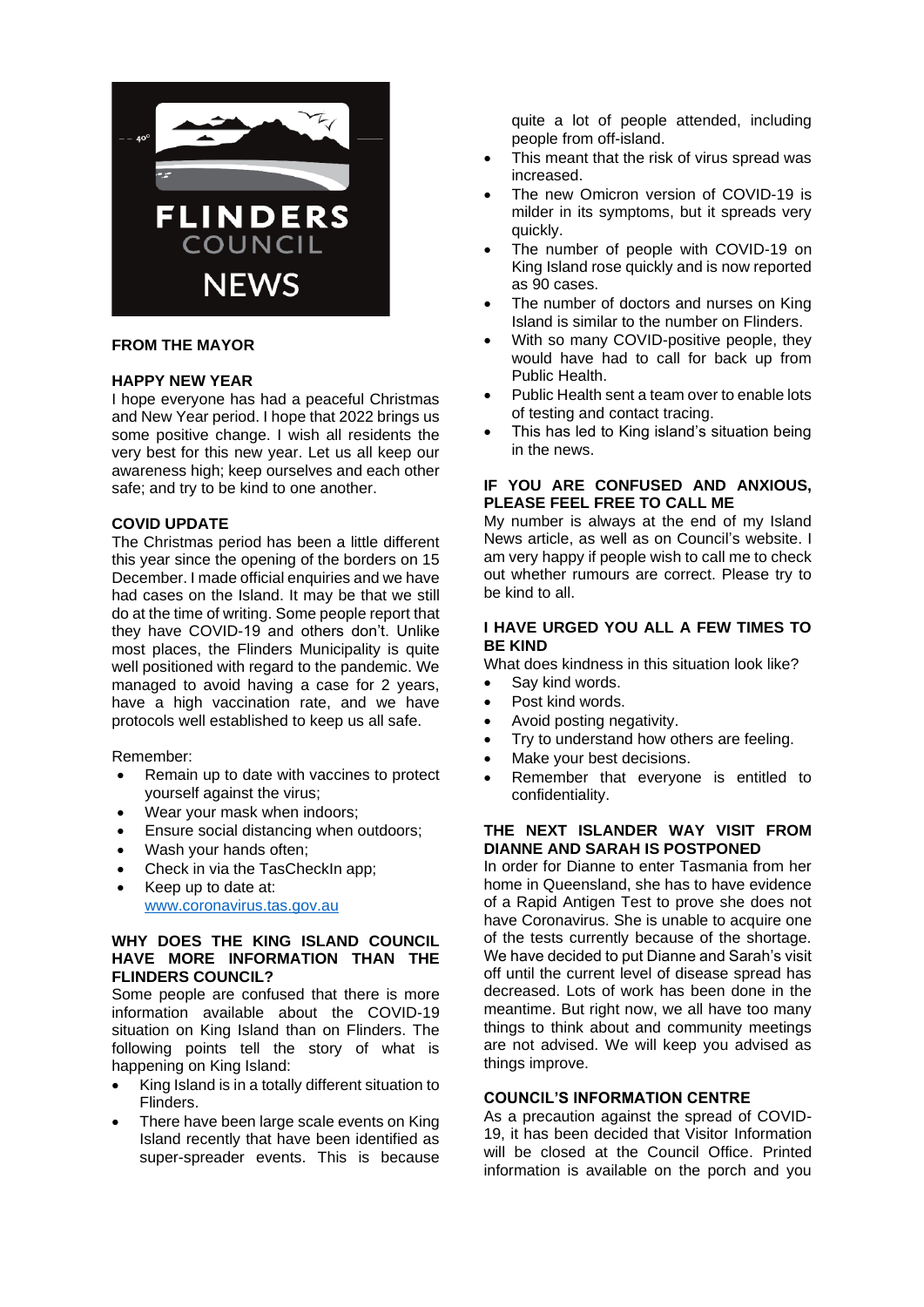can also download the Community Information app – link below. If someone needs information beyond that, please feel free to ring Council reception on 6359 5001. We apologise for any inconvenience. We are simply trying to be as careful as possible.

## **ANNIE REVIE, MAYOR**

**[annie.revie@flinders.tas.gov.au](mailto:annie.revie@flinders.tas.gov.au)**

**Tel: 0477 557 338 DOWNLOAD OUR COMMUNITY INFORMATION APP** https://flindersisland.app

# **2022 Festival Update**



Due to the uncertainty of the COVID situation on Flinders Island and the chance of community transmission at large scale events, we regret to announce that the Furneaux Islands Festival has been cancelled for 2022, including the Saturday Street Market Day. Council will consider holding the Festival at a later time in the year. We will be working towards the Islander Portrait Prize exhibition being held at the Lady Barron Hall during Easter.

### **ROAD WORKS**

Council is pleased to advise that construction work has begun on the stabilising and bitumen sealing on a section of Palana Rd, from Emita to Five Mile Jim Rd.

The work is programmed to be completed by early April 2022.

Motorists are requested to observe all traffic management directions as work crews and large construction vehicles will be working on the road throughout the construction phase.

#### **New parking arrangements at Flinders Island Airport**

Due to the increased numbers of vehicles utilising the airport car park, the Flinders Council has implemented new vehicle parking arrangements.

## **There is now a 2-hour maximum limit in the front row near the terminal.**

A Hire Car parking area has been established opposite the terminal. The general parking area is now to the south of the terminal. New signage has been installed indicating the locations.

A new pedestrian crossing has now been installed in front of the terminal, so pedestrians can cross from the terminal building to the main car parking area.

Residents and visitors to the airport are reminded to observe all road rules and signage within the airport carpark.

**Due to parking limitations within the Airport grounds, Flinders Council requests all owners of vehicles currently parked at the airport on a long-term basis to contact Airport Operations on 0429 813 929 to discuss ongoing storage arrangements.**

No unauthorised vehicle or persons are permitted past the RFDS hanger located opposite the Operations Office.

Chris Wilson **Manager Infrastructure and Airport**

#### **Policy to be Adopted**

Council resolved at the 14 December 2021 Ordinary Council Meeting to approve the **Roadside and Reserve Vegetation Management Policy and Procedure.** 

These will lie on the table for public comment until 10 February 2022. They are available to download from the Council Website [www.flinders.tas.gov.au/policies](http://www.flinders.tas.gov.au/policies) . Hardcopies are available from the Council Office.

Should you wish to make comment on the policy, please do so by addressing relative correspondence to:

Warren Groves **General Manager**